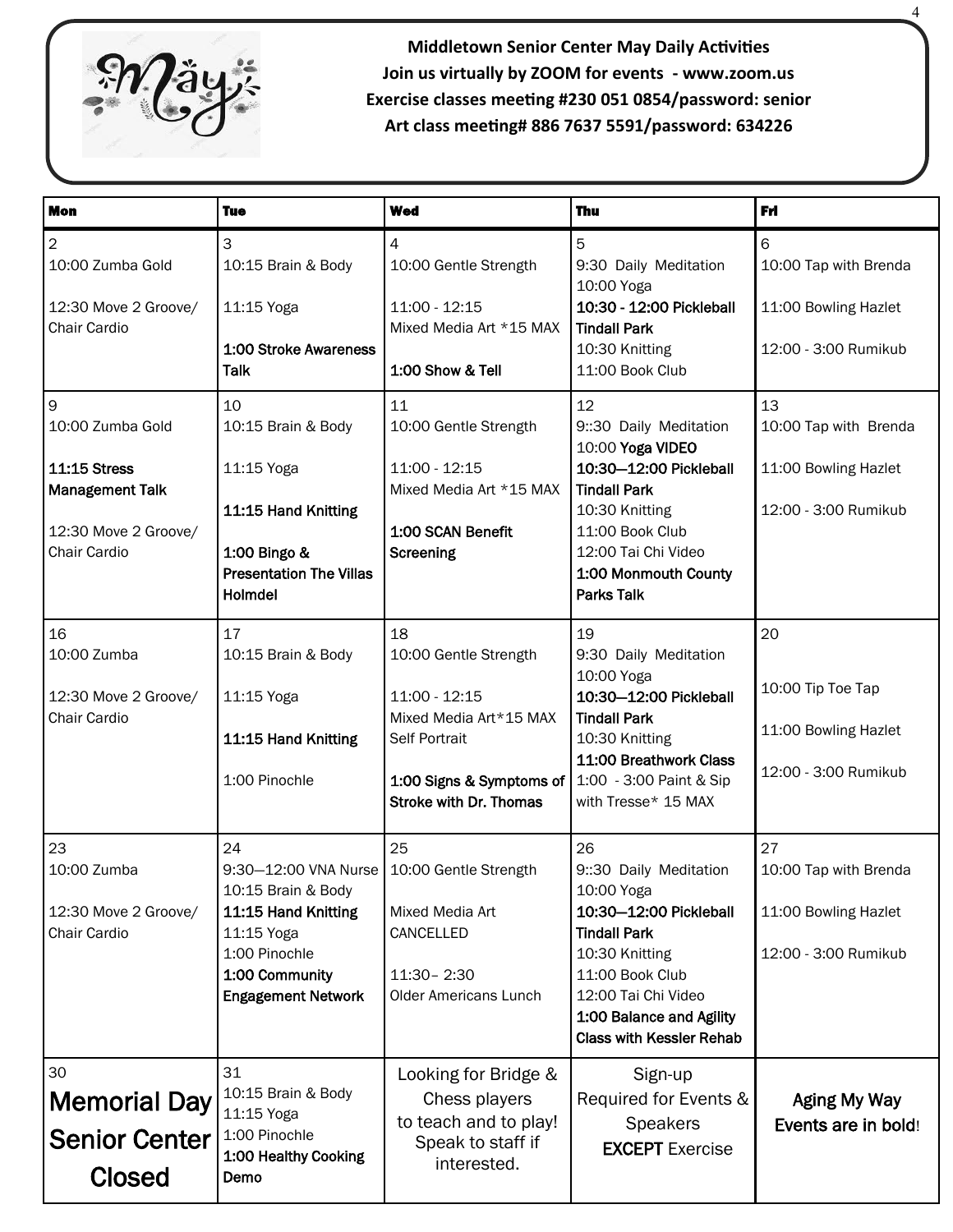# **Daily Events Middletown Senior Center**

Activities that are offered virtually are\*

| Mondays           |                                                                                                        |  |  |
|-------------------|--------------------------------------------------------------------------------------------------------|--|--|
| 10:00am - 4:00pm  | Pinochle, Billiards, Mahjong                                                                           |  |  |
| 10:00am           | Zumba Gold with Tatianna from Flamingo Fit* (East Wing)                                                |  |  |
| 11:00am           | Walking Group - Outdoors weather permitting or East Wing. The goal is 10,000steps!                     |  |  |
| 12:30pm           | Move to the Groove* (East Wing)                                                                        |  |  |
|                   | Start your Mondays off on the right foot with Brenda Christian. This class is combination of           |  |  |
|                   | fun dance exercise and chair cardio class will help you start your week on the right note!             |  |  |
| <b>Tuesdays</b>   |                                                                                                        |  |  |
| 10:00am - 4:00pm  | <b>Billiards &amp; Mahjong</b>                                                                         |  |  |
| 10:15am           | Brain and Body Class * (East Wing)                                                                     |  |  |
|                   | Please join Megan Callus and improve your strength, cognition and breath work. Megan has               |  |  |
|                   | numerous certifications in Functional Aging and general fitness.                                       |  |  |
| 11:00am           | Walking Group - Outdoors weather permitting or East Wing. The goal is 10,000 steps!                    |  |  |
| 11:15am NEW TIME  | Yoga * This class can be done seated or standing. (East Wing)                                          |  |  |
| 12:00 - 12:15pm   | Daily Calm Meditation Video (East Wing)                                                                |  |  |
| 1:00pm            | Learn to Play Pinochle (Lounge)                                                                        |  |  |
| 1:00pm            | <b>Afternoon Event</b>                                                                                 |  |  |
| <b>Wednesdays</b> |                                                                                                        |  |  |
| 10:00am - 4:00pm  | Pinochle, Billiards, Mahjong                                                                           |  |  |
| 10:00am           | <b>Gentle Strength * (East Wing)</b>                                                                   |  |  |
|                   | Brenda is a retired Physician's Assistant and local senior center legend. Brenda's class can           |  |  |
|                   | be done seated while using light weights. This class provides a head to toe workout.                   |  |  |
| 11:00             | Mixed Media Art* (East Wing) Maximum 15 people - Registration required.                                |  |  |
|                   | Our group of senior center artists have enjoyed working on a variety of mediums and will               |  |  |
|                   | continue to develop their painting and sketching skills. It is amazing what you can                    |  |  |
|                   | accomplish in an hour. Supplies needed: watercolor paints, colored pencils, pencil, thin               |  |  |
|                   | black marker, and sketch pad or paper.                                                                 |  |  |
| 11:00am           | Walking Group - Outdoors weather permitting or East Wing. The goal is 10,000steps!                     |  |  |
| Thursdays         |                                                                                                        |  |  |
| 10:00am - 4:00pm  | <b>Billiards &amp; Mahjong</b>                                                                         |  |  |
| 10:00am           | Yoga * (East Wing)                                                                                     |  |  |
|                   | Join Amy for this 45 minute chair yoga class. Use the time to increase your flexibility and            |  |  |
|                   | peace of mind. This class is sponsored by Care One King James.                                         |  |  |
| 10:30am           | Loose Stiches Knitting Group - Come have a cup of coffee and knit with friends. (Library)              |  |  |
|                   | Projects can be donated to several worth while charities if you would like to knit for a cause.        |  |  |
|                   | Knitting supplies are available and donations accepted.                                                |  |  |
| 11:00am           | Book Club with Sue*                                                                                    |  |  |
|                   | See Sue or email slicht@middletownnj.org for information about book selection and chapters being       |  |  |
|                   | read. Book club meets once a week for an hour.                                                         |  |  |
| 12:00pm           | <b>Tai Chi Video</b>                                                                                   |  |  |
| 1:00pm            | Afternoon Event (see calendar)                                                                         |  |  |
| <b>Fridays</b>    |                                                                                                        |  |  |
| 10:00am - 4:00pm  | Pinochle, Billiards, Mahjong                                                                           |  |  |
| 10:00am           | Senior Shape Up Video (Nutrition Center)                                                               |  |  |
| 10:00am           | Tap with Brenda (East Wing)                                                                            |  |  |
|                   | Join Brenda for this fun tap dance class! Flat sole shoe needed (no running shoes). Taps available for |  |  |
|                   | the first twenty people.                                                                               |  |  |
| 11:00am           | Bowling at Bolero in Hazlet -\$6.50 for two games come play with the Senior Center group.              |  |  |
| 12:00pm-3:00pm    | <b>Rumikub (Lounge)</b>                                                                                |  |  |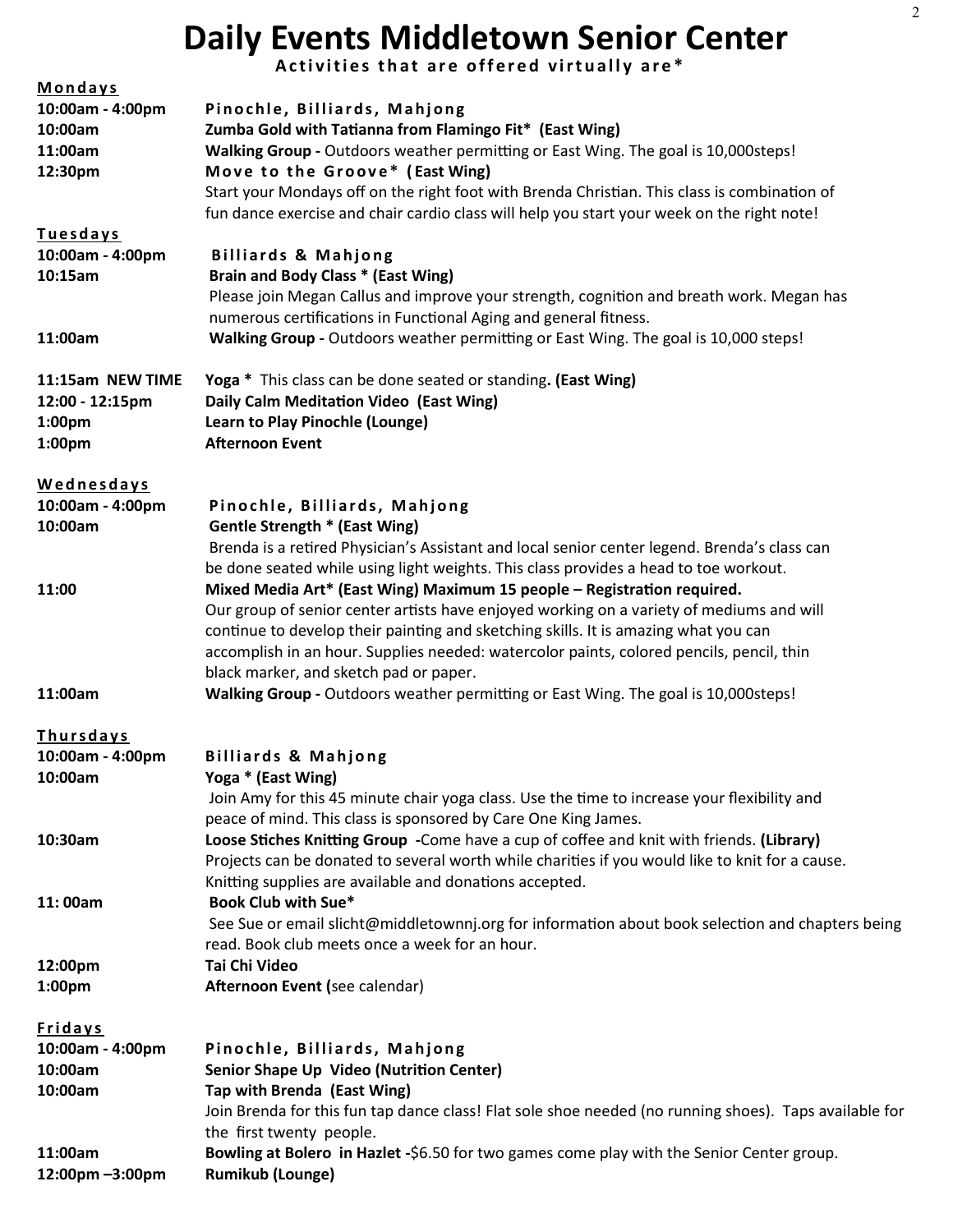#### *Events continued from cover page… (\*Sign-up required) Paint & Sip Class*







**May 4,11,18 (Wednesdays) 11:00am - Mixed Media Art\* Maximum 15 participants for in-person classes. Supplies needed: sketch book, sharpie marker, watercolors, brushes, pencil, & colored pencils, oil pastels. NO CLASS on MAY 25.** 

5/4: Mother's Day Tea Party, marker or colored pencil 5/11**:** Portrait, watercolor (bring photo reference) 5/18: Lily, pencil

**May 9 (Monday) 11:15am - Stress Management Talk with Hackensack Meridian** 

#### **May 10 (Tuesday) 1:00pm - Presentation & Bingo sponsored by the Villas at Holmdel!**

Come and learn about this new deluxe senior community. Light refreshments served.

#### **May 11 (Wednesday) 1:00pm -Benefit Screening sponsored by SCAN**

If your income is less then \$38,769 (single) or \$45,270 (married) you may be eligible for significant monthly savings. You will be asked to fill out an application to see what benefits and programs you may qualify for.

### **May 12 (Thursday)1:00pm - Monmouth County Parks with Karen Livingston**

Come learn about the beautiful parks and programs the county park system offers.

### **May 18 (Wednesday) 1:00pm - Stroke Awareness Month with Hackensack Meridian**

Join Dr. Thomas Clark as he discusses signs, symptoms and treatment options for stroke and what to do if someone you know is having a stroke.

### **May 19 (Thursday) 11:00am - Breathwork Class with Boundless Breath instructor Megan Callus**

Megan specializes in teaching clients how to use their breath to reduce stress and heal their bodies.

**May 19 (Thursday) 1:00pm - 3:00pm Paint & Sip "Spring flowers" acrylic paint** 

## **May 24 (Tuesday) 1:00pm Community Engagement Network**

Come learn about a new initiative from Monmouth County and Monmouth County Acts, focused on connecting programs and services to Monmouth County residents.

Presentation will be on ZOOM if you would like to watch from home. Link will be emailed.

**May 25 (Wednesday) Older Americans Lunch at Yesterdays in Hazlet 11:30 - 2:30** 

### **May 26 (Thursday) 1:00pm - Balance and Agility Class and Talk with Ryan from Kessler Rehab**

**May 31 (Tuesday) 1:00pm - Healthy Cooking Demo sponsored by Care One**